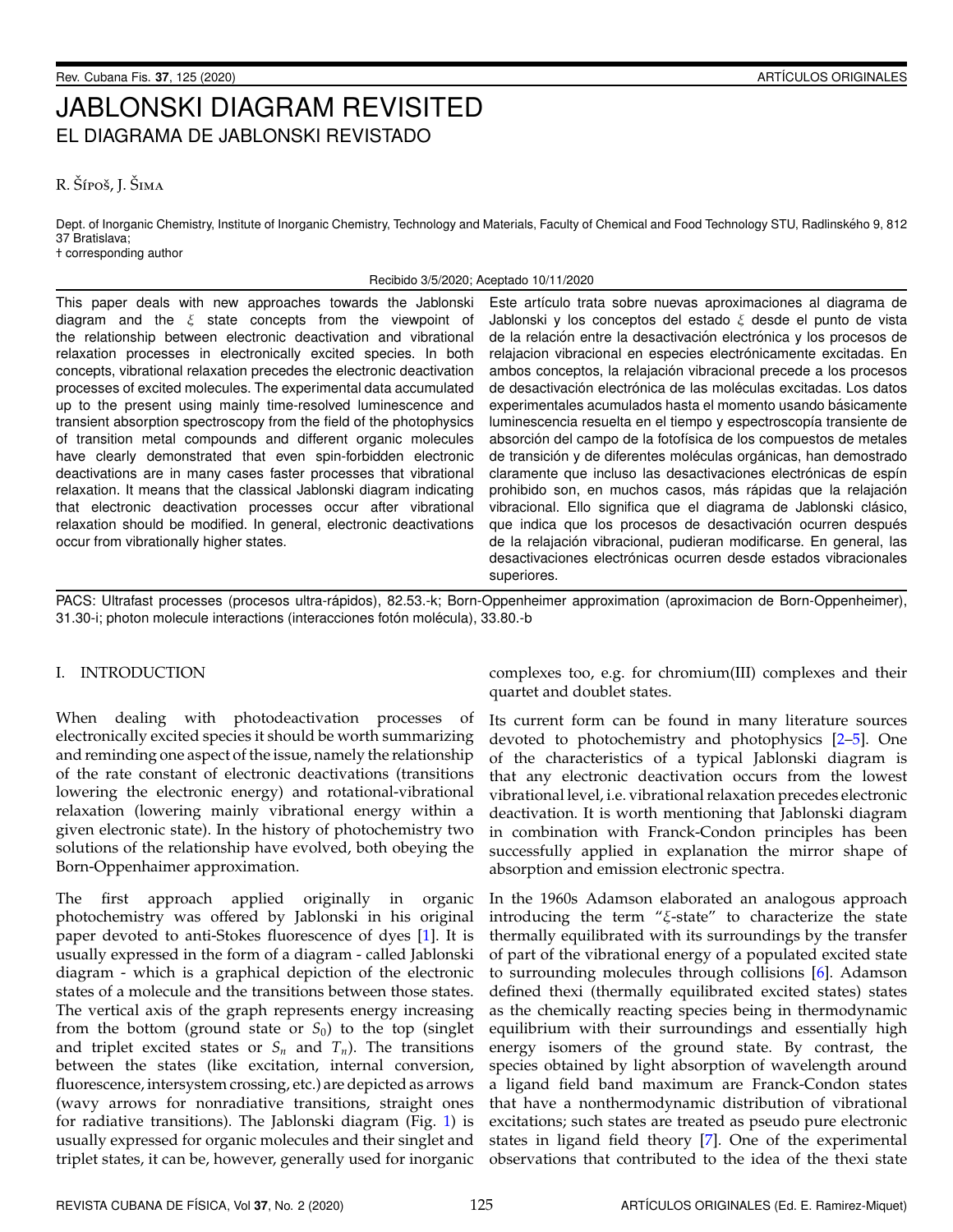was LF fluorescence, which is defined as the spin-allowed radiative deactivation occurring from a LF excited state of a coordination compound to its ground-state and involving the central atom centered orbitals [\[8\]](#page-4-5). Also, the Adamson's concept was based on the assumption that the thermal equilibration (i.e. vibrational relaxation) preceded the electronic deactivation processes of excited molecules. Adamson applied his concept mainly in the field of LF photochemistry of coordination compounds.

<span id="page-1-0"></span>

Figure 1. Jablonski diagram for organic molecules.

It should be pointed out that both - Jablonski's and Adamson's - concepts were formulated prior to introducing ultrafast flash-techniques (working in nano-, pico- and femtosecond time domain) into photochemistry and photophysics. The advent and introduction of the mentioned ultrafast techniques has documented that situation could be different, i.e. electronic deactivation is frequently a faster process that vibrational relaxation.

To support the idea, two kinds of experimental results are offered. The first one concerns photophysical deactivation processes, the other is based on photochemical deactivations.

## **Coordination compounds**

The experimental data accumulated up to the present using mainly time-resolved luminescence and transient absorption spectroscopy from the field of the photophysics of transition metal compounds have clearly demonstrated that even spin-forbidden electronic deactivations are faster processes that vibrational relaxation. Data for iron(II) and iron(III) are gathered in several papers [\[9](#page-4-6)[–11\]](#page-4-7). The issue of coupling of electronic deactivation and vibrational relaxation has been elaborated in detail and applied for both organic molecules and transition-metal complexes by Penfold and his coworkers [\[12\]](#page-4-8). They drew attention mainly to intersystem crossing processes. Instead of considering a simple ladder of states, as depicted in a Jablonski diagram, they propose to consider the more complicated spin-vibronic levels. Their main idea is that due to the strong mixing brought about by the simultaneous presence of nonadiabatic and spin-orbit coupling, the spin, electronic, and vibrational dynamics cannot be described independently [\[12,](#page-4-8) [13\]](#page-4-9). On the other hand, in cases of a significant difference between the rate of electronic deactivation and vibrational relaxation, these events can be considered, in accordance with Born-Oppenhaimer approximation, independent and represented as by a Jablonsky diagram. A new feature is that the vibrational relaxation is preceded by faster electronic deactivation, i.e. electronic deactivation processes occur from excited vibrational states.

In the photochemistry of coordination compounds, the energy order of electronic excited states decreases stepwise typically from the energy highest intraligand (frequently ring centered  $\pi\pi$ \*) states, via charge transfer (both ligand to metal and metal to ligand) states, and finishing in metal-centered states. One of such examples are iron(III) complexes with a Schiff base as a ligand. In Fig. [2](#page-1-1) structure of such complex  $[Fe(salen)(CH<sub>3</sub>OH)Br]$  together with excitation wavelengths into different excited states is illustrated. This and other similar complexes were photochemically investigated and quantum yield of Fe(II) formation was determined [\[14,](#page-4-10) [15\]](#page-4-11). From the results summarized in Table [1](#page-1-2) we can see that iron(II) is formed at any of the applied excitation wavelengths. It indicates that there must be effective communication between the excited states involving the photoredox reactive LMCT state and that the LMCT state populated in different ways must have different content of vibrational energy. This can be depicted in the sequence of deactivation processes described by equation:

<span id="page-1-3"></span>IL(Ph) 
$$
\overrightarrow{IC/ISC}
$$
 IL(C=N)  $\overrightarrow{IC/ISC}$  LMCT  $\overrightarrow{IC/ISC}$  LF  $\overrightarrow{IC/ISC}$  GS (1)

<span id="page-1-1"></span>

Figure 2. Schematic structure of the complex [Fe(salen)(CH3OH)Br] and excitation data.

<span id="page-1-2"></span>Table 1. Excitation wavelength, λ*i*π, populated excited state, quantum yield of iron(II) formation, Φ(Fe*II*), and order of mean vibrational energy of photoredox reactive LMCT state for the complex  $[Fe(salen)(CH<sub>3</sub>OH)Br]$  irradiated in methanol at steady-state conditions.

| $\lambda_{i\pi}$ nm        | 254    | 313        | 365                  | 436                   |
|----------------------------|--------|------------|----------------------|-----------------------|
| Populated                  |        |            | <b>LMCT</b>          | <b>LMCT</b>           |
| excited state              | IL(Ph) | $IL(C=N)$  | (O $\rightarrow$ Fe) | $(Br \rightarrow Fe)$ |
| $\Phi$ (Fe <sup>II</sup> ) | 0.0036 | 0.0031     | 0.00045              | 0.00020               |
| Order of                   |        |            |                      |                       |
| $\nu$ of reactive          | ν      | $\upsilon$ | ν                    | ν                     |
| LMCT state(s)              |        |            |                      |                       |

Another interesting result of this wavelength dependence is that the step-wise decreasing in electronic energy [\(1\)](#page-1-3) is associated with a simultaneous increase in the vibrational energy content of the photoredox reactive LMCT state. This can happen when the vibrational relaxation is slower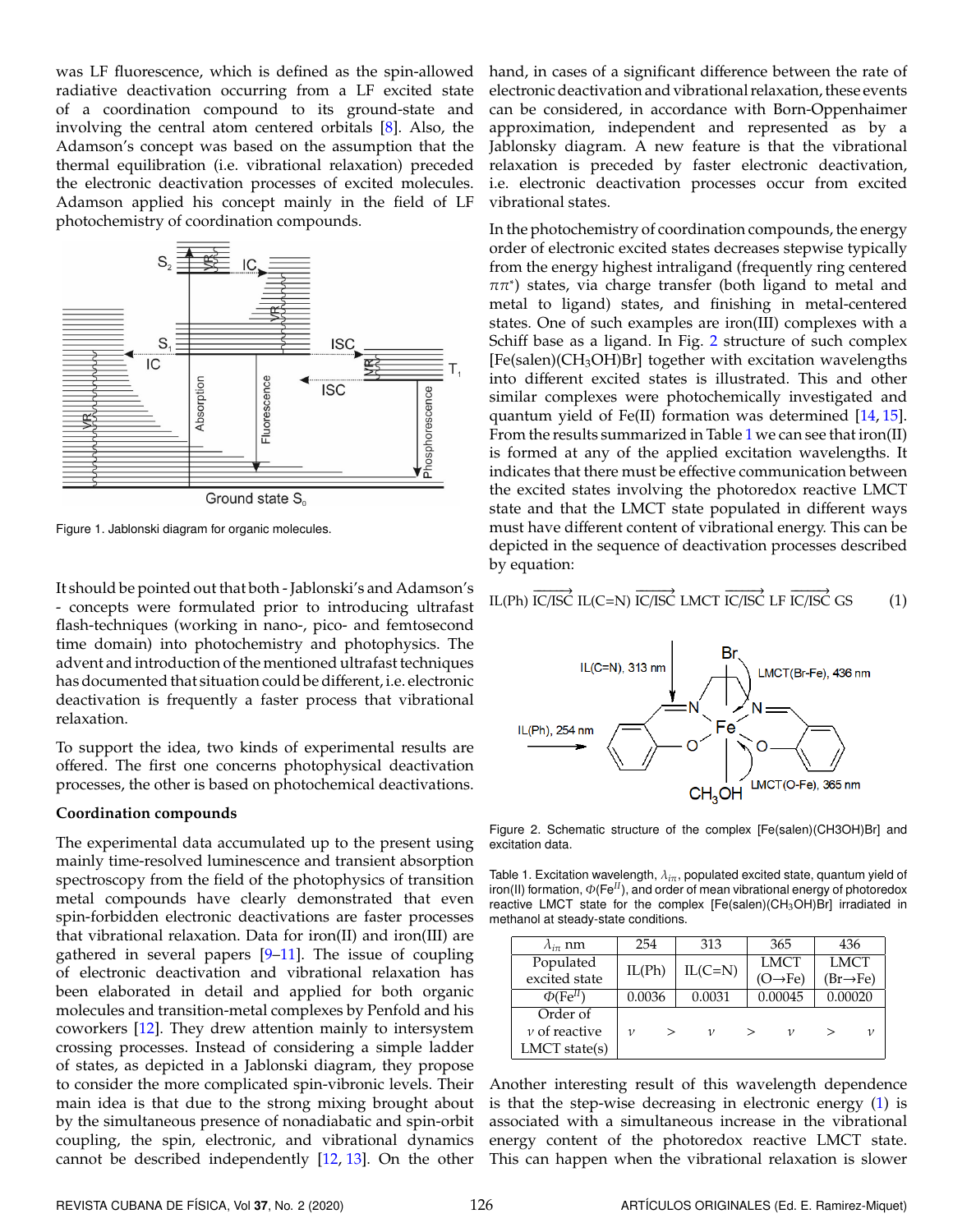than electronic deactivation and any deactivation process is accompanied by the accumulation of the vibrational energy.

Based on these results we can propose a modified Jablonski diagram for the deactivation processes in [Fe(salen)XY] (X, Y – monofunctional anionic and/or neutral ligands) systems as depicted in Fig. [3.](#page-2-0)

<span id="page-2-0"></span>

Figure 3. Modified Jablonski diagram for the deactivation processes in [Fe(salen)XY].

The femtosecond study of a similar Schiff base complex,  $[Fe(salpet)(CN)] (H<sub>2</sub>salpet=N,N-bis(1-hydroxy-2-benzyliden)$ -1,6-di-amino-4-azahexan, Fig. [4\)](#page-2-1) excited at 400 nm led to the values of 338 fs, attributed to electronic deactivation in the form of intersystem crossing, and 9.09 ps, assigned to vibrational cooling and/or simultaneously occurring other electronic deactivations [\[16\]](#page-4-12).

<span id="page-2-1"></span>

Figure 4. Structure of the ligand  $H_2$ salpet = N,N-bis(1-hydroxy-2-benzyliden) -1,6-di-amino-4-azahexan.

High-spin iron(III) salicylato complexes are another example of investigated systems. Complexes with 5-sulfosalicylic acid (SSA) and all isomers of fluorosalicylic (FSA) acids as ligands were investigated. In the case of SSA all three mono-, bisand tris complexes were prepared in solution, whereas only monofluorosalicylato complexes were investigated. In all cases data treatment yielded two relaxation times as shown in Tables [2](#page-2-2) and [3,](#page-2-3) the first one was ascribed to electron deactivation from hot excited state and the second one to vibrational cooling of the hot ground state [\[17,](#page-4-13) [18\]](#page-4-14).

<span id="page-2-2"></span>Table 2. Lifetimes of excited states of Fe(III) complexes with fluorosalicylic acid isomers.

| Complex | $\tau_1$ /ps  | $\lambda_{max}(\tau_1)/nm$ | $\tau_2$ /ps  | $\lambda_{max}(\tau_1)/nm$ |
|---------|---------------|----------------------------|---------------|----------------------------|
| Fe-3FSA | $0.8 \pm 0.1$ | 670                        | $2.6 \pm 0.3$ | 580                        |
| Fe-4FSA | $0.5 + 0.1$   | 660                        | $2.0 \pm 0.2$ | 580                        |
| Fe-5FSA | $0.6 \pm 0.1$ | 695                        | $2.1 \pm 0.2$ | 610                        |
| Fe-6FSA | $0.9 \pm 0.1$ | 645                        | $2.8 \pm 0.4$ | 555                        |

Rury and Sension investigated iron (III) tetraphenylporphyrin chloride in room temperature solutions in toluene and dichloromethane [\[19\]](#page-4-15). Depending on the excitation wavelength and solvent they were able to determine three relaxation times. First time of 0.4 - 0.6 ps was the relaxation from the lowest-lying porphyrin singlet manifold into a LMCT state followed by a MLCT from the iron to the porphyrin on a time scale of  $1.8$  - 2.3 ps that produced excited  $\rm{^{4}T}$  intermediate spin state of Fe<sup>III</sup>TPPCl. The system relaxes back to the high spin  ${}^6A_1$  ground state on a time scale of 13 - 18 ps. No vibrational cooling was observed.

<span id="page-2-3"></span>Table 3. Lifetimes of excited states of Fe(III) complexes with sulfosalicylic acid.

| Complex                           | $\tau_1$ /ps | $tau_2$ /ps |
|-----------------------------------|--------------|-------------|
| FeSSA                             | 0.26         | 1.8         |
| Fe(SSA) <sub>2</sub> <sup>3</sup> | 0.1          | 1.4         |
| Fe(SSA) <sub>2</sub>              | 0.17         | 15          |

In the field of ferrous complexes, different derivatives of pyridine as ligands were used. In the ultrafast study of  $[Fe(bpy)<sub>3</sub>]<sup>2+</sup>$  global analysis of the transient absorption data revealed three relaxation times. The first 120 fs is the decay of the  $3$ MLCT, the second 960 fs was identified as the population time of the  ${}^{5}T_2$  state, and the third 665 ps was attributed as its decay time to the ground state [\[20\]](#page-4-16). The group of McCusker investigated excited-state dynamics in a FeII polypyridyl complexes,  $[Fe(tptn)]^{2+}$  and  $[Fe(tren(py)_3)]^{2+}$ , where tptn is tetrakis(2-pyridylmethyl)-1,3-propylenediamine and  $tren(py)_3$  is tris(2-pyridylmethyl-iminoethyl)amine. In the first complex after excitation  ${}^1A \rightarrow {}^1MLCT$  a 700 fs transition into  ${}^{5}T_{2}$  was observed following by 2 ps cooling of this state and 18 ns decay to the ground stay followed. The second study showed  $< 100$  fs transition from <sup>1</sup>MLCT into a LF manifold of  ${}^{1}T_{2}$ ,  ${}^{1}T_{1}$ ,  ${}^{3}T_{2}$  and  ${}^{3}T_{1}$  from which in approximately 300 fs hot  ${}^{5}T_{2}$  state was formed. Vibrational cooling of this state occurred in 8 ps followed by a transition into the ground state in 60 ns [\[10,](#page-4-17) [21,](#page-4-18) [22\]](#page-4-19).

Well known is the tris(acetylacetonate) chromium(III)  $Cr(\text{aca})_3$  system. It has well documented photophysical properties, high symmetry, and low quantum yield for photosubstitution (<0.01). Following the  ${}^4A_2 \rightarrow {}^4T_2$  excitation  $<$  100 fs ISC into hot <sup>2</sup>E occurred, that was followed by 1.1 ps vibrational cooling and final 800 ps relaxation to the ground state [\[23–](#page-4-20)[25\]](#page-4-21). The order of  $k_{VR} > k_{IC} > k_{ISC}$  that is based on the analogy from organic systems is questioned, as it does not apply to metal complexes.

#### **Organic and organometallic compounds**

Different biomolecules such as DNA bases or dyes were investigated from the broad range of organic compounds. In a study focused on ultrafast measurements of deactivation for triphenylmethane dyes, malachite green (MG), brilliant green (BG), crystal violet (CV), and ethyl violet (EV) in different solvents the multiexponential decay of the excited state was found. The times of 4.8 and 5.8 ps for CV and EV in methanol were consistent with the picture of declining vibrationally hot and/or twisted ground state, the faster time 0.54 ps in MG was attributed to fluorescence decay in MG [\[26,](#page-4-22) [27\]](#page-4-23).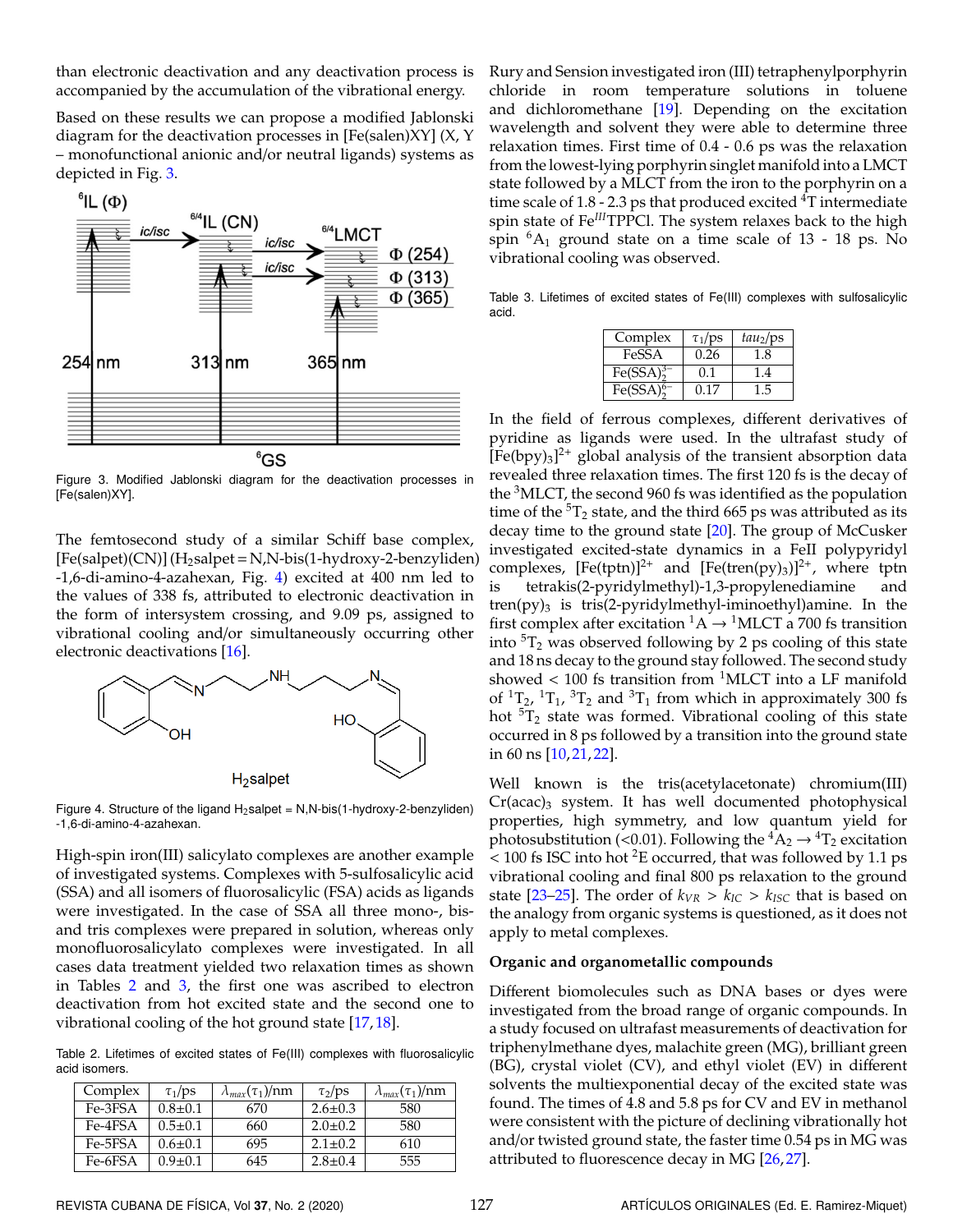A deactivation mechanism was investigated in a sunscreen constituent - oxybenzone (OB) by transient electronic and vibrational absorption spectroscopy. The energy dissipation mechanism involves ultrafast 100 fs excited enol  $\rightarrow$  keto tautomerization followed by 400 fs internal conversion relaxation processes. The cooling of the vibrationally hot ground state occurred in 5-8 ps coupled with keto  $\rightarrow$  enol tautomerization or the minor pathway of vibrational cooling to keto-form and subsequent back isomerization occurred in  $> 1.3$  ns [\[28\]](#page-4-24).

A delayed fluorescence was observed in dithienylbenzothiadiazole (DTBT) and a carbazole substituted derivative CDTBT (Fig. [5\)](#page-3-0) was used to study the dynamics in this system.

<span id="page-3-0"></span>

Figure 5. Structures of DTBT and CDTBT.

This study revealed a fast 300 fs IC from *S*<sup>2</sup> to hot *S*<sup>1</sup> state in DTBT followed by 33 ps cooling of this *S*<sup>1</sup> state. From this state, fluorescence occurred in 2 - 3 ns together with ISC/BISC into  $T_1$  in 0.5 - 1 ns that was followed by 13  $\mu$ s phosphorescence. In the heavier molecule of CDTBT 3.7 ps IC from  $S_2$  into  $S_1$ was observed and from this hot *S*<sub>1</sub> state 2.2 ns fluorescence occurred. No cooling of this hot *S*<sup>1</sup> state was observed [\[29\]](#page-4-25).

Investigation of the photochromic reactions (transition between the open and the closed form) of a water-soluble indolylfulgimide led to four different times. The 0.06 ps and the 0.4 ps components of the C-form can be assigned to the relaxation of the excited molecule from the Franck-Condon region and solvent reorganization. The third lifetime component (1.8 ps) was attributed to the repopulation of the ground state, while the fourth one (∼10 ps) was associated with the vibrational cooling of the ground state [\[30\]](#page-4-26). Koller and coworkers investigated different indolylfulgimide derivative and found 2.0 ps deactivation of the electronic excited state which was followed by 15 - 20 ps vibrational cooling [\[31,](#page-4-27) [32\]](#page-4-28).

Similar results were found in the studies of intramolecular vibrational relaxations. Carbonyl complexes of Re and Mn were investigated in tetrachloromethane and DMSO. The intramolecular vibrational energy redistribution (IVR) was faster in  $[Re(CO)_5Br]$  than in Mn complex and IVR time constants are six times faster in a polar solvent (2.8-3.9 ps) than in nonpolar solvent (20-25 ps) [\[33\]](#page-4-29). Electronic deactivation together with vibrational energy relaxation were observed in nickel octaethylporphyrin complex. Here in this large molecule, the IVR occurred on subpicosecond scale following by intermolecular energy transfer that occurred in ∼10 ps. However, there are two electronic deactivation processes. One is internal conversion (<350 fs) that forms an excited d-d state that deactivates in ∼300 ps [\[34\]](#page-4-30). Investigation of IVR of cresyl violet in methanol showed a dephasing time constant 2.4 ps and authors hypothesize that the dominant process is IVR [\[35\]](#page-4-31). The vibrational energy relaxation of CH2I2 in different solvents was investigated by Charvat *et al.* [\[36\]](#page-4-32). They found that IVR occurs on 9-10 ps timescale while intermolecular vibrational energy transfer occurred in 60 - 120 ps and was solvent and excitation energy dependent.

In many other papers investigating electron transfer processes it is problematic to find information on vibrational relaxation times. Reverse intersystem crossing (RISC) was investigated in triazine derivatives froming exciplex used in OLEDs. Rate constatants for ISC were around 3 · 10<sup>7</sup> s <sup>−</sup><sup>1</sup> and for RISC≈ 10<sup>5</sup> s −1 [\[37\]](#page-4-33). Aizawa *et al.* investigated RISC in organic donor-acceptor molecules. For 3-(2,7-dibromo-9,9-dimethylacridan-10-yl)xanthone and 3-(3,7-dibromo-phenoxazin-10-yl)xanthone they calculated and confirmed by measurements kRISC to be  $8.7 \cdot 10^5$  s<sup>-1</sup> and  $2.6 \cdot 10^7 \text{ s}^{-1}$  [\[38\]](#page-5-0). Photoexcitation of formyluracil and formylcytosine showed  $S_1 \rightarrow T_2$  transition 1950 fs to be rate determinig step, followed by hopping transitions between *T*<sup>2</sup> and  $T_1$  states with time constants 4 and 17 fs. Formylcytosine first revealed rapid initial equilibrium in singlet manifold with time constants fs and 5 fs for  $S_1 \rightarrow S_2$  and  $S_2 \rightarrow S_1$ , followed by rate determining step  $S_1 \rightarrow T_2$  transition in 3559 fs. The subsequent IC  $T_2 \rightarrow T_1$  occurred in 150 fs [\[39\]](#page-5-1).

Calculations of Valiev *et al.* for different organic and organometallic compounds show different values of radiative and nonradiative rate constants. Values for certain molecules differed from experimental data due to inaccurate FC and adiabatic approximations [\[40\]](#page-5-2). Vennapusa *et al.* investigated receiver triplet state in carbonylpyrenes. They found out first occurs ultrafast IC from vibronically coupled higher *S<sup>n</sup>* states to  $S_1$  followed by ISC to  $T_4/T_5$  receiver state followed byt IC into lower states. Lifetimes of receiver triplet states in substituted pyrenes were 24, resp. 15 fs [\[41\]](#page-5-3).

## II. CONCLUSIONS

Based on the above data the following conclusions can be formulated. The concept of thexi state and Jablonski diagram was introduced before the invention of ultrafast techniques. The concept was in accord with the Born-Oppenhaimer approximation. The data shows that the Jablonski diagram in its traditional form may not be fully valid, particularly in the case of coordination compounds. The original Jablonski diagram illustrates processes in organic molecules. However, in general even in such molecules the rate of electronic deactivations, spin-forbidden singlet-triplet intersystem crossing including, is higher than that of vibrational cooling. Processes occurring in open-shell transition metal complexes [\[42\]](#page-5-4) were not involved and discussed. The relationship between vibrational relaxation and electronic deactivation processes was discussed in detail in the pioneering papers of McCusker*et al.* [\[21–](#page-4-18)[24\]](#page-4-34) who, based on experimental investigation, clearly documented that both IC and ISC processes in some Fe(II) complexes are much faster that vibrational relaxation. The selection rules that apply to organic compounds dealing with spin-forbidden processes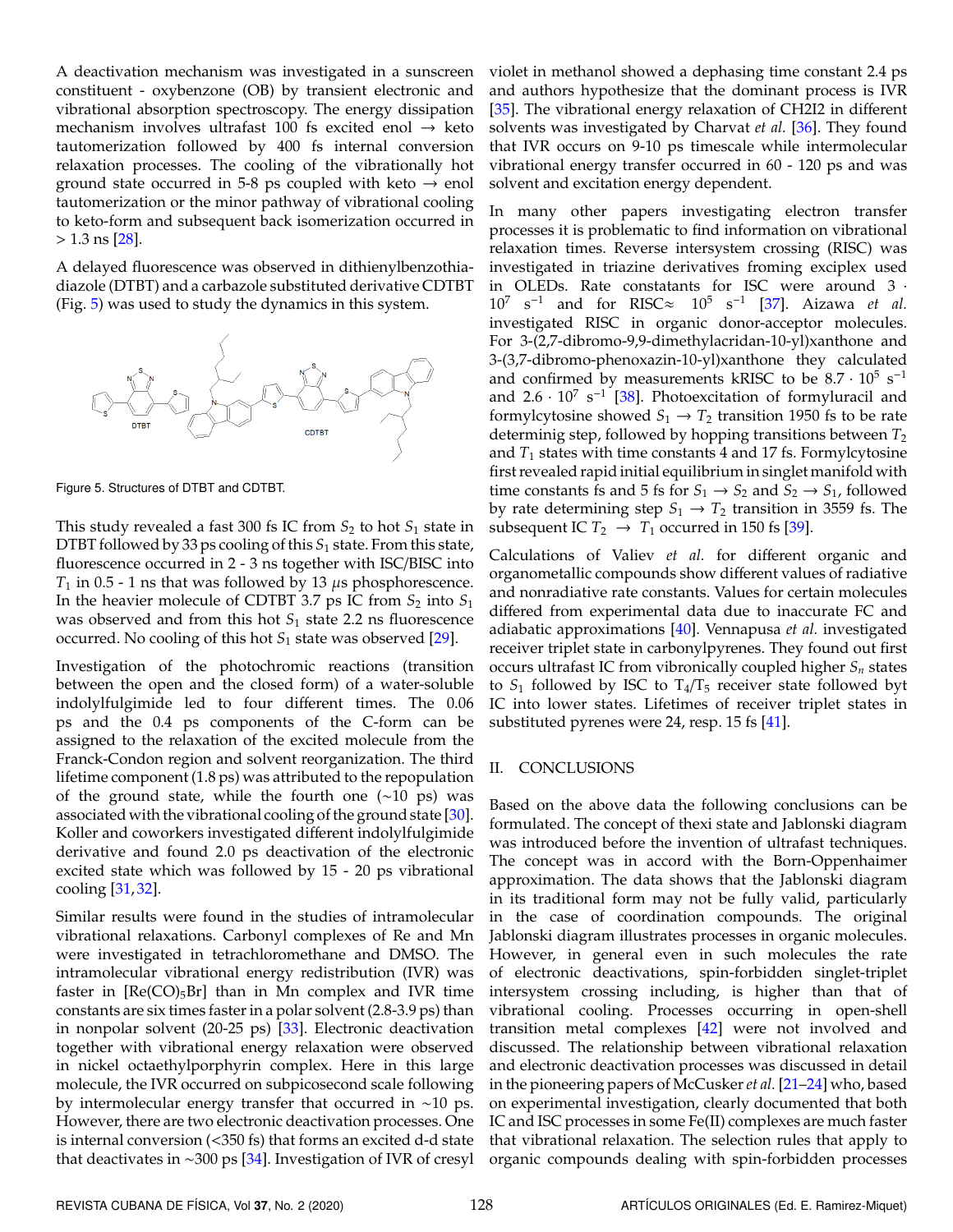are not so strict for transition metal compounds. The result of this is that a rate constant of intersystem crossing is higher than that of internal conversion and electronic deactivation processes are faster compared to vibrational relaxation.

<span id="page-4-35"></span>

Figure 6. Original and modified Jablonski diagrams.

The better depiction of the Jablonski diagram for organic molecules, which can be used also for coordination compounds, that reflects current results is one shown in Fig. [6.](#page-4-35) There can be seen that only partial vibrational relaxation of excited states occurs and from this hot Franck-Condon states electron deactivation occurs.

# ACKNOWLEDGMENTS

The authors gratefully acknowledge support of the VEGA and APVV agencies (1/0639/18, 1/0343/19 and APVV-17-0183).

## III. REFERENCES

- <span id="page-4-0"></span>[1] A. Jablonski, Nature. **131**, 839 (1933).
- <span id="page-4-1"></span>[2] B. Wardle, Principles and Applications of Photochemistry, (Wiley, Chichester, United Kingdom, 2009).
- [3] R. C. Evans, P. Douglas, H. D. Burrows, (Eds.). Applied Photochemistry, (Springer, Dordrecht, Germany, 2013).
- [4] M. Klessinger, J. Michl, Excited States and Photochemistry of Organic Molecules, (VCH Publishers: New York, USA, 1995).
- <span id="page-4-2"></span>[5] M. Montalti, A. Credi, L. Prodi, M. T. Gandolfi, Handbook of Photochemistry, 3rd Ed. (CRC Press Inc, Boca Raton, USA, 2006).
- <span id="page-4-3"></span>[6] A. W. Adamson, Adv. Chem. **150**, 128 (1976).
- <span id="page-4-4"></span>[7] A. W. Adamson, Comments Inorganic Chem. **1**(1), 33 (1981).
- <span id="page-4-5"></span>[8] Y. Y. Chia, M. G. Tay, Dalton Transactions **43**, 13159 (2014).
- <span id="page-4-6"></span>[9] J. Sima, Acta Chim. Slov. **8**, 126 (2015).
- <span id="page-4-17"></span>[10] E. A. Juban, A. L. Smeigh, J. E. Monat, J. K. McCusker, Coord. Chem. Rev. **250**, 1783 (2006).
- <span id="page-4-7"></span>[11] M. Chergui, Acc. Chem. Res. **48**, 801 (2015).
- <span id="page-4-8"></span>[12] T. J. Penfold, E. Gindensperger, Ch. Daniel, Ch. M. Marian, Chem. Rev. **118**(15), 6975 (2018).
- <span id="page-4-9"></span>[13] C. Souza, M. Alías, A. Domingo, C. de Graaf, Chem. Eur. J. **25**, 1152 (2019).
- <span id="page-4-10"></span>[14] J. Šima, M. Izakovič, Croat. Chem. Acta. **78**(1), 29 (2005).
- <span id="page-4-11"></span>[15] J. Sima, Optimizing the Photoreactivity of Chemical Compounds - Necessity, Challenges and Obstacles in Coordination Chemistry Research Progress (T.W. Cartere and K.S. Verley, Eds.), (Nova Science Publishers, New York, USA, 2008), pp. 71-102.
- <span id="page-4-12"></span>[16] J. Šima, R. Šípoš, V. Szöcs, in Recent Developments in Coordination, Bioinorganic and Applied Inorganic Chemistry, edited by M. Melník, P. Segla, M. Tatarko (STU Press, Bratislava, Slovakia, 2013).
- <span id="page-4-13"></span>[17] I. P. Pozdnyakov, V. F. Plyusnin, N. Tkachenko, H. Lemmetyinen, Chem. Phys. Lett. **445**, 203 (2007).
- <span id="page-4-14"></span>[18] I. P. Pozdnyakov, A. A. Melnikov, R. Šípoš, S. V. Chekalin, J. Sima, Chem. Phys. Lett. **660**, 209 (2016).
- <span id="page-4-15"></span>[19] A. S. Rury, R. J. Sension, Chem. Phys. **422**, 220 (2013).
- <span id="page-4-16"></span>[20] W. Gawelda, A. Cannizzo, V.-T. Pham, F. van Mourik, C. Bressler, M. Chergui, J. Am. Chem. Soc. **129**(26), 8199 (2007).
- <span id="page-4-18"></span>[21] J. K. McCusker, K. N. Walda, R. C. Dunn, J. E. Simon, D. Magde, D. N. Hendricson, J. Am. Chem. Soc. **114**(17), 6919 (1992).
- <span id="page-4-19"></span>[22] J. E. Monat, J. K. McCusker, J. Am. Chem. Soc. **122**(17), 4092 (2000).
- <span id="page-4-20"></span>[23] E. Juban, J. McCusker, J. Am. Chem. Soc. **127**(18), 6857 (2005).
- <span id="page-4-34"></span>[24] J. N. Schrauben, K. L. Dillman, W. F. Beck, J. K. McCusker, Chem. Sci. **1**(3), 405 (2010).
- <span id="page-4-21"></span>[25] P. S. Wagenknecht, P. C. Ford, Coord. Chem. Rev. **255**(5-6), 591 (2011).
- <span id="page-4-22"></span>[26] Y. Nagasawa, Y. Ando, T. Okada, Chem. Phys. Lett. **312**, 161 (1999).
- <span id="page-4-23"></span>[27] Y. Nagasawa, Y. Ando, D. Kataoka, H. Matsuda, H. Miyasaka, T. Okada, J. Phys. Chem. A. **106**, 2024 (2002).
- <span id="page-4-24"></span>[28] L. A. Baker, M. D. Horbury, S. E. Greenough, P. M. Coulter, T. N. V. Karsili, G. M. Roberts, A. J. Orr-Ewing, M. N. R. Ashfold, V. G. Stavros, J. Phys. Chem. Lett. **6**(8), 1363 (2015).
- <span id="page-4-25"></span>[29] M. E. Mohanty, C. Madhu, V. L. Reddy, M. Paramasivan, P. R. Bangal, V. J. Rao, Phys. Chem. Chem. Phys. **19**, 9118 (2017).
- <span id="page-4-26"></span>[30] C. Slavov, C. Boumrifak, C. A. Hammer, P/ Trojanowski, X. Chen, W. J. Lees, J. Wachtveitl, M. Braun, Phys. Chem. Chem. Phys. **18**, 10289 (2016).
- <span id="page-4-27"></span>[31] F. O. Koller, W. J. Schreier, T. E. Schrader, A. Sieg, S. Malkmus, C. Schulz, S. Dietrich, K. Rück-Braun, W. Zinth, M. Braun, J. Phys. Chem. A. **110**, 12769 (2006).
- <span id="page-4-28"></span>[32] S. Malkmus, F.O. Koller, B. Heinz, W. J. Schreier, T. E. Schrader, W. Zinth, C. Schulz, S. Dietrich, K. Rück-Braun, M. Braun, Chem. Phys. Lett. **417**(1-3), 266 (2006).
- <span id="page-4-29"></span>[33] F. Yang, Q. X. Dong, M. Feng, J. Zhao, J. Wang, Phys. Chem. Chem. Phys. **20**, 3637 (2018).
- <span id="page-4-30"></span>[34] Y. Mizutani, Y. Uesugi, T. Kitagawa, J. Chem. Phys. **111**, 8950 (1999).
- <span id="page-4-31"></span>[35] S. Rafiq, G. D. Scholes, J. Phys. Chem. A. **120**(34), 6792 (2016).
- <span id="page-4-32"></span>[36] A. Charvat, J. Aâmann, B. Abel, J. Phys. Chem. A. **105**(21), 5071 (2001).
- <span id="page-4-33"></span>[37] T. B. Nguyen, H. Nakanotani, T. Hatakeyama, Ch. Adachi, Adv. Mater. **32** (9), 1906614 (2020).